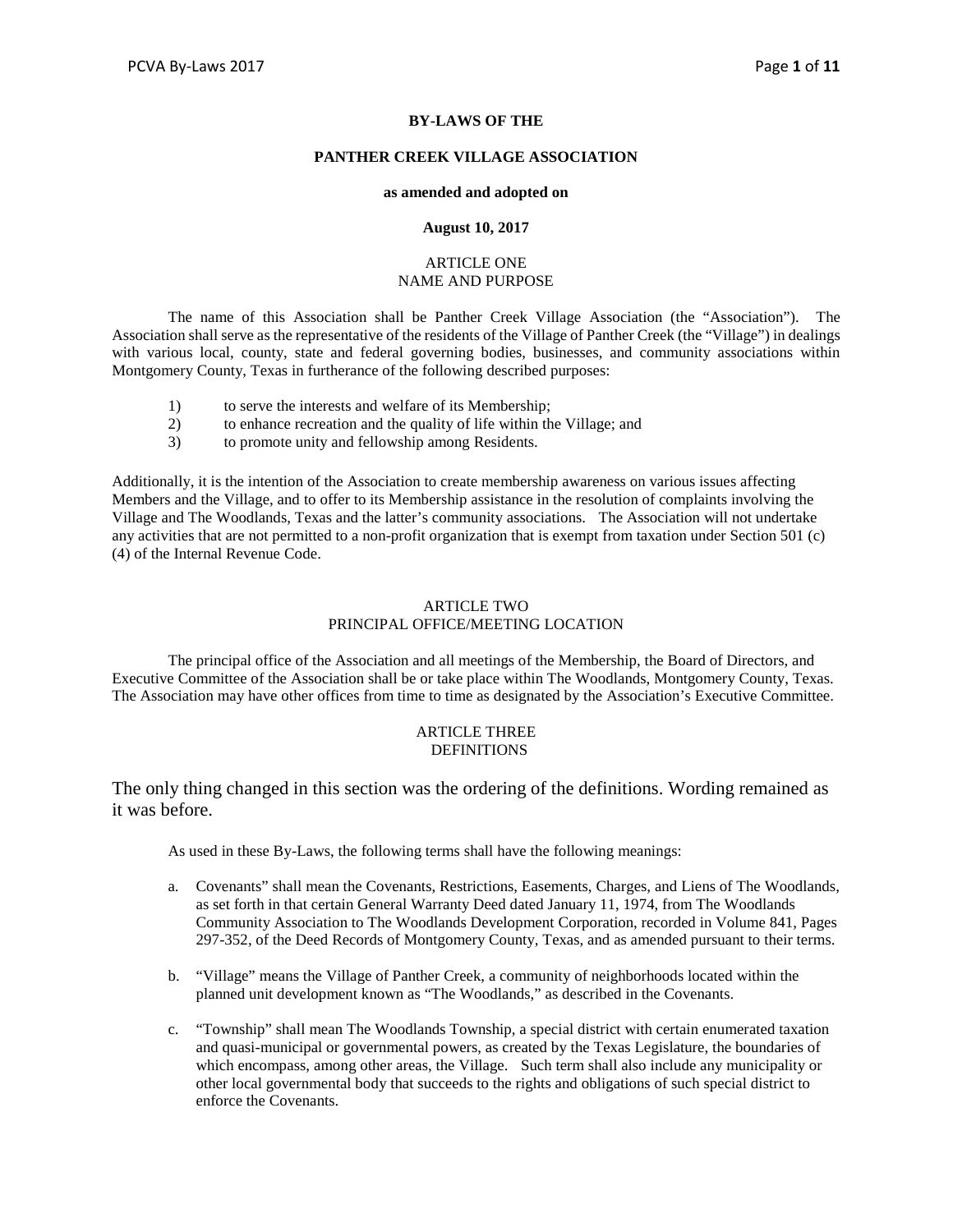- d. "Association" means the Panther Creek Village Association.
- e. "Resident" shall mean a natural person, 18 years of age or older, whose principal place of residence is within the Village.
- f. "Member" shall mean a natural person, 18 years of age or older, who is an owner of residential property located in the Village or a Resident of the Village.
- g. "Membership" shall mean all of the Members.
- h. "Area Representatives" means Residents that have been elected to such positions by the Membership, as provided in Article Nine of these By-Laws or as otherwise appointed pursuant to these By-Laws.
- i. "Board of Directors" shall mean and be comprised of the elected Area Representatives, as further described in Article Nine of these By-Laws. Each member of the Board of Directors is sometimes referred to herein as a "Director."
- j. "Officers" shall mean the President, Vice President, Secretary, and Treasurer of the Association, as elected by the Board of Directors, more fully described in Article Seven of these By-Laws.
- k. "Executive Committee" shall mean a committee of the Association, comprised of the Officers and any other Area Representatives appointed by the Board of Directors to serve thereon, pursuant to Section 8.1 of these By-Laws.

## ARTICLE FOUR MEMBERSHIP

#### 4.1 Membership Automatic:

Membership in the Association is automatic for each person satisfying the definition of "Member."

4.2 Voting:

All Members, so long as the same shall qualify under the terms and provisions hereof, shall be entitled to vote on each matter submitted for Membership approval by the Board of Directors or as otherwise required under these bylaws or the Texas Business Organizations Code. Each Member shall have one vote, subject to the following exceptions and conditions:

 (1) Any Member who is in violation of the Covenants or who has failed to pay assessed dues (if any), as determined by the Executive Committee, shall not be entitled to vote during any period in which such Member remains in violation of the Covenants or continues to fail to pay assessed dues.

 (2) The Executive Committee may make such regulations as it deems advisable for any meeting of Members in regard to proof of eligibility for Membership in the Association, evidence of right to vote, the appointment and duties of inspectors of votes, registration of Members for voting purposes, use of proxies, voting or meeting by mail, telephone, or other electronic means of communication, including the Internet, and such other matters concerning the conduct of meeting and voting, including provisions for absentee balloting, as it shall deem fit.

# ARTICLE FIVE

# *Intentionally deleted – 2011 revision.*

## ARTICLE SIX MEETINGS OF MEMBERS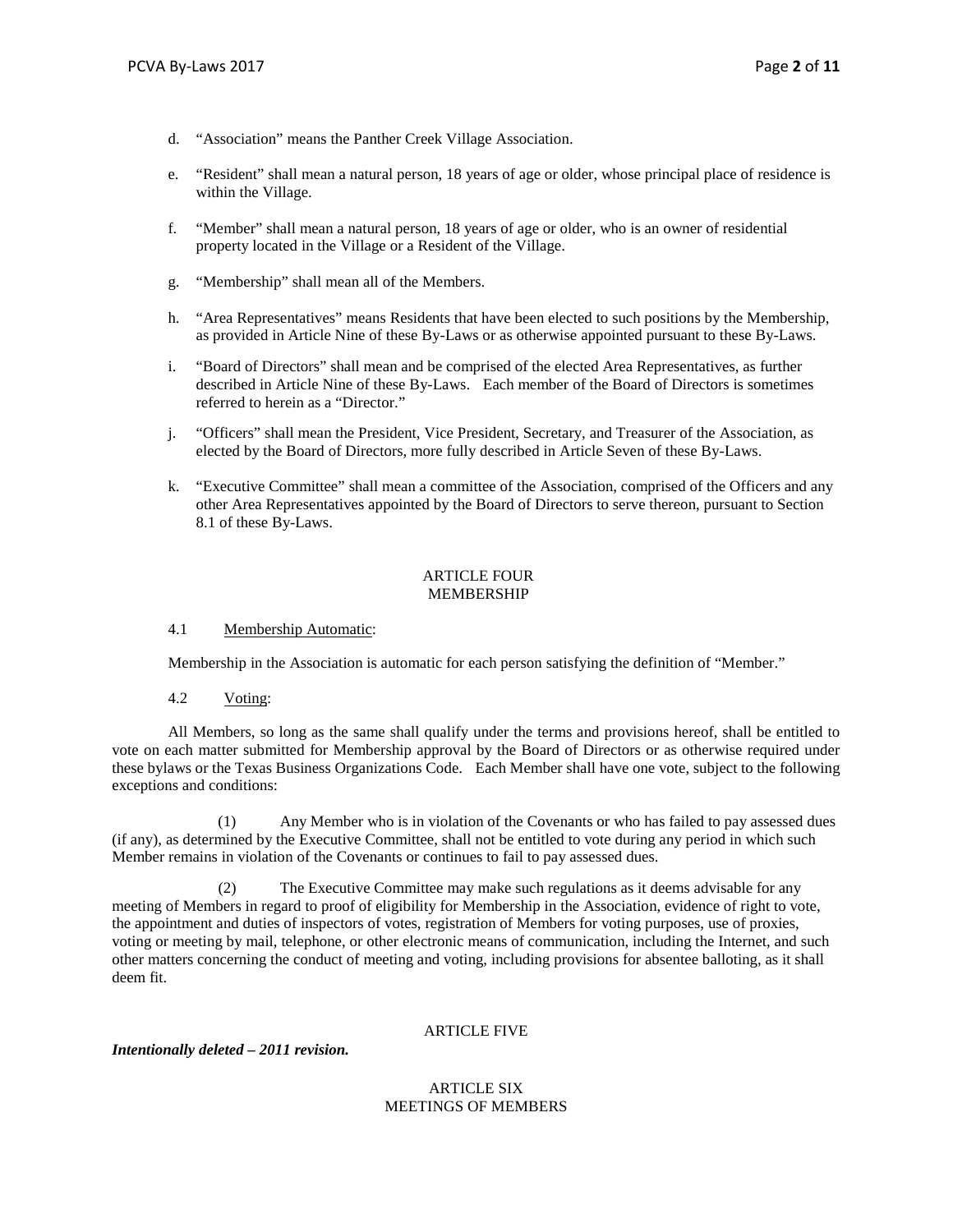### 6.1 Annual Membership Meetings:

There shall be an annual meeting of the Association's Membership each year for the installation of the Board of Directors, receiving reports and the transaction of other business. Such meeting shall be held, not later than sixty (60) days following the election of the Board of Directors, on the date prescribed by the Board of Directors, as constituted immediately prior to such election. Annual Membership meetings shall be open to all Members.

Notice of such annual Membership meetings shall be issued by the Secretary by publication in a newspaper having general circulation in The Woodlands, including the Village, and/or in a publication with general delivery to Residents.

# 6.2 Special Membership Meetings:

Special meetings of the Membership may be called at any time by the President, or in his/her absence, the Vice President: (i) on the written request of a majority of the Executive Committee; or (ii) on the written request of no less than twenty-five (25) Members of the Association.

Notice of any special Membership meeting must be issued by the Secretary by publication in a newspaper having a general circulation in The Woodlands, including the Village, not less than seven (7) calendar days prior to the scheduled meeting, and/or in a manner approved by the Executive Committee so as to ensure that there is a reasonable dissemination of the information pertaining to the time, place, and specific purpose of the meeting.

## 6.3 Quorum/Voting – Membership Meetings:

Ten (10) Members of the Association, when present at any Membership meeting duly called in accordance with Sections 6.1 or 6.2, as applicable, shall constitute a quorum. In the event there are fewer than this number at any Membership meeting, the meeting may be adjourned until such time as a quorum is present. Unless otherwise specifically provided in these By-Laws, where a vote of the Membership is required to undertake any action, the vote of a majority of the Membership present and voting at such meeting shall constitute a vote of the Membership, provided that a quorum is present and voting.

# 6.4 Rules of Order – Membership Meetings:

Rules of order for all meetings of the Membership shall be established by the Executive Committee. In the absence of rules of order established by the Executive Committee, Roberts Rules of Order shall govern. Notwithstanding the foregoing, to the extent that the meetings of the Membership are subject to the Texas Open Meetings Act (the "Act") or other applicable law, rules of order for meetings of the Membership shall be consistent with the requirements, if any, imposed under the Act and such other applicable law.

#### 6.5 Rules of Conduct:

The meetings of the Membership are intended, among other things, to provide a forum for open discussion of residents' concerns and interests. Proper conduct and decorum shall be maintained by Members in attendance, including all Officers and Area Representatives, at all meetings and at all times.

Reasonable rules of conduct at meetings shall be enforced by the Executive Committee, which is empowered to use any lawful means or law enforcement entity to maintain order and decorum in the Membership meetings. No Member who is asked to leave a meeting for actions of misconduct or improper decorum, said request being made by the meeting's presiding Officer, or escorted from a meeting by a law enforcement official shall have any legal recourse against the Association or any of its Members for such action.

## ARTICLE SEVEN **OFFICERS**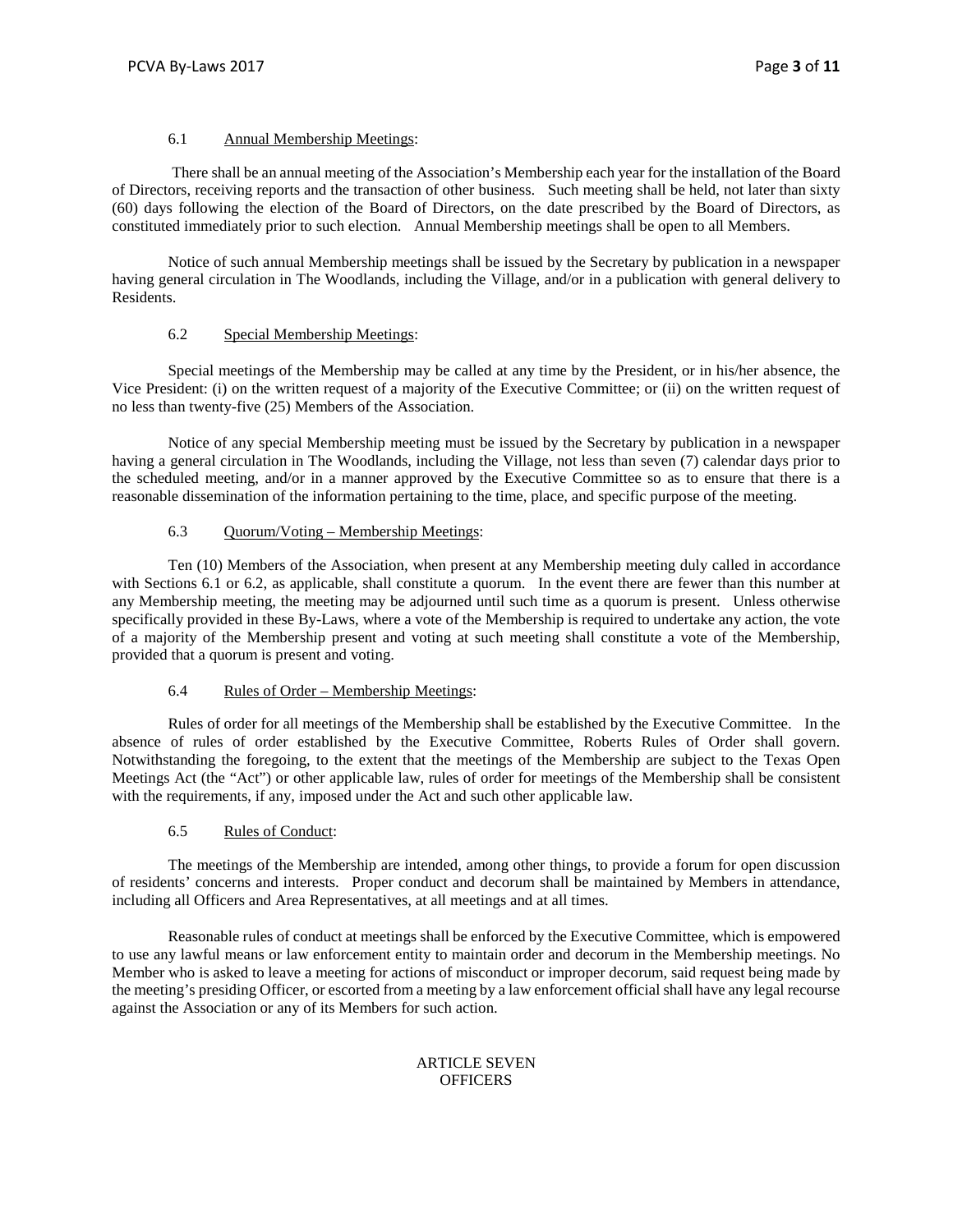### 7.1 Officers:

The Officers of the Association shall be the President, Vice President, Secretary, and Treasurer of the Association and shall be elected by the Board of Directors in the manner set forth in Article 7.2 and Article 10, below, except in the case of vacancies, which may be temporarily filled by appointment, as provided in Article 11, below. All Officers must be Residents, currently seated as an elected or duly appointed area representative, satisfy the requirements of Article 4 with respect to voting privileges, have served at least one full term as an area representative, and otherwise be in good standing under these By-Laws.

## 7.1.1 President:

The President shall be the chief Officer of the Association. The President shall direct the activities of the Association and communicate to the Members and the Board of Directors such matters and make suggestions as may, in the opinion of the President, tend to promote the welfare of the Membership and increase the usefulness of the Association. The President shall provide a written agenda for all meetings, oversee the duties of all committees appointed by the Executive Committee, execute, on behalf of the Association, all contracts to which the Association is a party, and perform such other duties as are necessarily included in this office.

## 7.1.2 Vice President:

The Vice President shall perform all duties of the President in his/her absence, and other such duties delegated by the President. The Vice President shall be responsible for all public relations pertaining to the Association.

# 7.1.3 Secretary:

It shall be the duty of the Secretary:

(1) To give notice of all meetings of the Association and to make provisions for the keeping of a record of proceedings:

(2) To present and distribute at each annual Membership meeting, each regular Membership meeting, and each Executive Committee meeting, written minutes of the previous annual or regular Membership meeting or Executive Committee meeting, as the case may be;

(3) To keep an attendance roster of the Directors in attendance at Board of Director and Membership meetings;

(4) To conduct correspondence and carry into execution all orders, votes and resolutions not otherwise committed; and

(5) To maintain the record copies of the official minutes and to serve as the records custodian for all minutes, correspondence, legal filings and other corporate records of the Association.

# 7.1.4 Treasurer:

It shall be the duty of the Treasurer:

(1) To keep an accurate account of all monies received and expended for the Association and make disbursements authorized by the Executive Committee;

(2) To establish a method for the collection and payment of dues, if any;

(3) To deposit all sums received by the Association in the bank account(s) approved by the Executive Committee, with such funds to be drawn only on his/her signature and/or the signatures of the President or Vice President as is in accordance with the directives of the Executive Committee;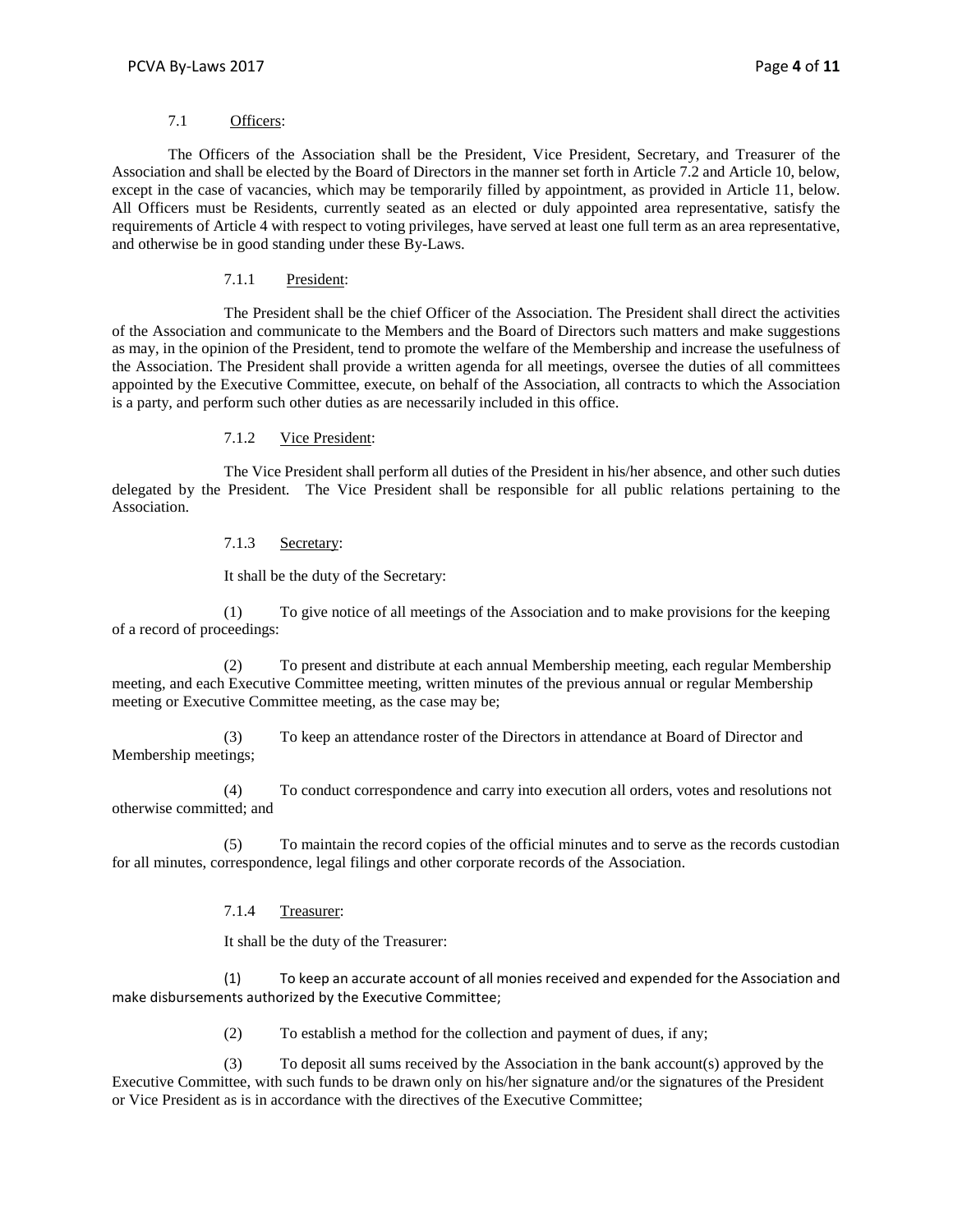(4) To present and distribute at each regular meeting a report of receipts, disbursements and monies in the Association's bank account(s), and listing anticipated receipts and expenditures that will occur within the following month;

(5) To file or cause to be timely filed all appropriate federal and state tax returns and public information filings; and

(6) To present and distribute at annual Membership meetings a financial report summarizing all transactions during the year and the fiscal condition of the Association.

# 7.2 Officer Elections and Terms:

Officers shall be elected by the Board of Directors as described in Article 10, following the annual election of area representatives. The President and Treasurer shall be elected in even numbered years. The Vice President and Secretary shall be elected in odd numbered years. All Officers shall serve two (2) year terms and until successors are duly elected, or the individual is no longer eligible to hold office. Officers are eligible for reelection.

No Member may hold two or more Officer positions at any one time.

# 7.3 Return of Association Records:

Within a reasonable time, not exceeding sixty (60) days, following the expiration of any Officer's term, such Officer shall surrender to his or her successor or to the President of the Association, all records of the Association in such Officer's possession or control, including, without limitation, correspondence, meeting agendas and minutes, transaction receipts, contracts, and any other document relating to Association transactions.

# ARTICLE EIGHT EXECUTIVE COMMITTEE/ RESONSIBILITIES AND MEETINGS

# 8.1 Executive Committee Membership:

The Association shall have an Executive Committee composed of the Officers of the Association. Upon majority approval at a regularly scheduled meeting of the Board of Directors, the Executive Committee may be expanded to include up to four (4) additional Area Representatives, who shall be appointed by the vote of the Board of Directors.

# 8.2 Duties:

The Executive Committee shall have supervision, control and direction of the affairs of the Association; shall consider and act upon the expressed desires of the Membership; shall actively perform such duties as may be necessary or desirable in order to promote the Association's objectives; and shall have discretion in the disbursement of funds. It may adopt such rules for the conduct of its business as shall be deemed advisable, and may, in the execution of powers granted, appoint committees, designate committee chairpersons, or agents to work on specific problems, projects or reports.

# 8.3 Executive Committee Meetings:

Meetings of the Executive Committee may be called at any time by the President, or in his/her absence, the Vice President, and must be called by the President, or in his/her absence, the Vice President, upon written request of a majority of the Executive Committee. Notice (which may be provided via telephone) of meetings of the Executive Committee must be provided to each member of the Executive Committee, which notice shall state the general purpose of the meeting. Such notice shall be provided by the Secretary, unless delegated to another officer by the President, or in his/her absence, the Vice President.

# 8.4 Quorum/Voting – Executive Committee: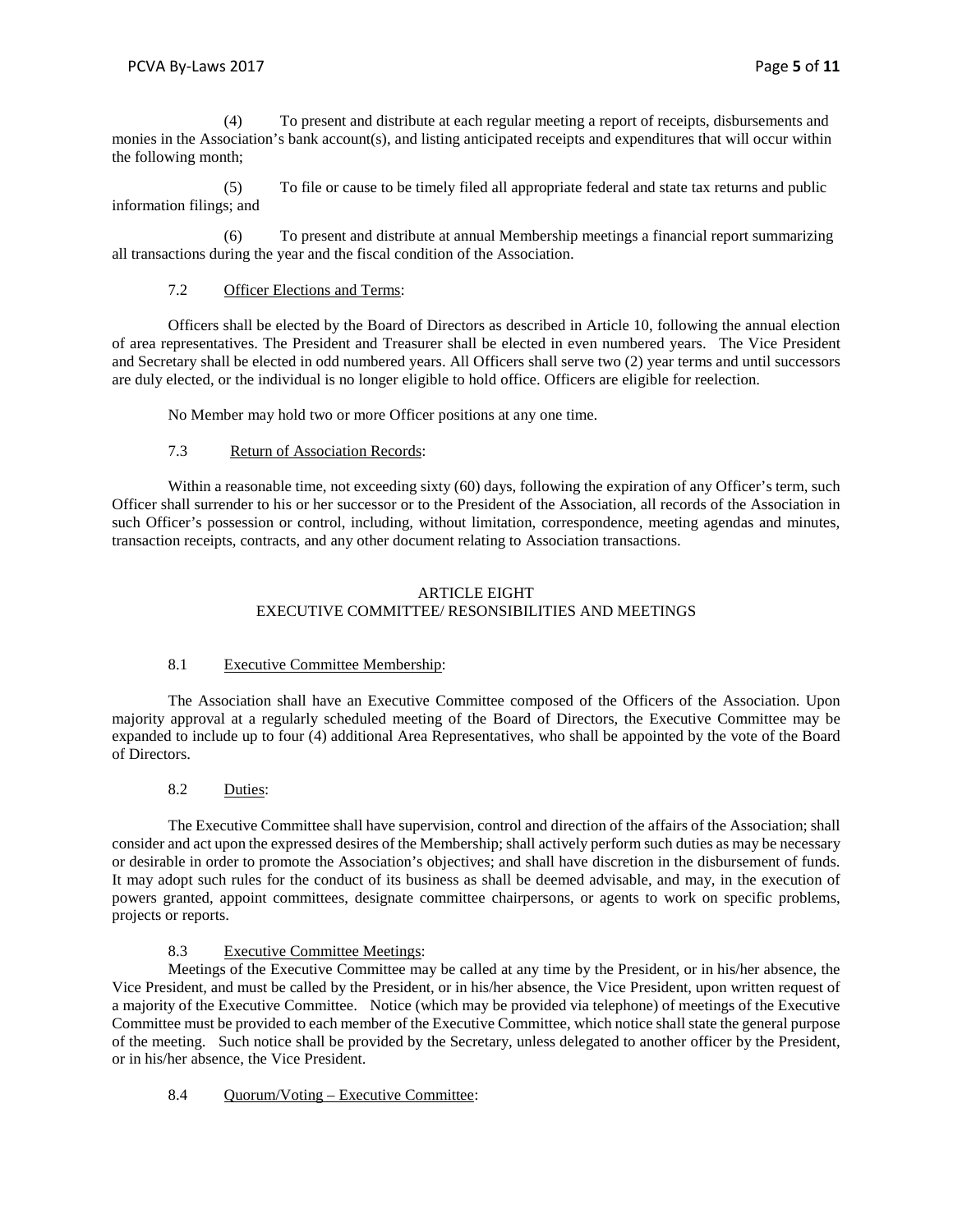If the membership of the Executive Committee equals or exceeds five members, fifty percent (50%), of the members of the Executive Committee, when present at any of its meetings, shall constitute a quorum. If the membership of the Executive Committee is four or fewer members, seventy-five percent (75%) of the members of the Executive Committee when present at any of its meetings, shall constitute a quorum. In cases where fewer than the required members of the Executive Committee are present, the presiding Officer may adjourn from time to time until a quorum is present. Unless otherwise specifically provided in these By-Laws, where a vote of the Executive Committee is required to undertake any action, the vote of a majority of the Executive Committee members present and voting at such meeting shall constitute a vote of the Executive Committee, provided that a quorum is present and voting. Notwithstanding anything to the contrary contained herein, any meeting of the Executive Committee may, at the discretion of the President or, in the President's absence, the presiding officer of Executive Committee, be conducted via teleconference, internet, or via any other means of electronic transmission, by which each of the members of the Executive Committee entitled to participate are able to communicate with each other.

## 8.5 Rules of Order – Executive Committee Meetings:

Rules of order for meetings of the Executive Committee shall be established by the Executive Committee. In the absence of rules of order established by the Executive Committee, Roberts Rules of Order shall govern. Notwithstanding the foregoing, to the extent that the meetings of the Executive Committee are subject to the Texas Open Meetings Act (the "Act") or other applicable law, rules of order for Executive Committee Meetings shall be consistent with the requirements, if any, imposed under the Act and such other applicable law.

# ARTICLE NINE AREA REPRESENTATIVES/BOARD OF DIRECTORS/BOARD MEETINGS

# 9.1 Area Representatives:

Eighteen (18) Area Representatives will be elected for a term of two years with one-half (nine) standing for election in odd numbered years for positions designated as A positions and one-half (nine) standing for election in even numbered years for positions designated as B positions. Area Representative positions are all at large positions and are designed to act collectively at all times in the representation of the Village as a single district. The primary role of an Area Representative is to solicit, communicate and represent the expressed desires of the Association's membership. No person may serve in two or more Area Representative positions.

All Area Representatives must be Residents, satisfy the requirements of Article Four with respect to voting eligibility, and otherwise be in good standing under these By-Laws. In the event that less than the requisite number of qualified Residents run for election to an Area Representative position, or otherwise qualify as write-in candidates, in each case pursuant to the then-applicable rules of the election, the Board of Directors, as constituted following the applicable election may appoint additional Residents to serve in the vacant Area Representative positions.

#### 9.2 Board of Directors:

The Board of Directors shall be comprised of the Area Representatives, duly elected or appointed in accordance with the terms of these By-Laws. The Board of Directors shall have such powers as are accorded to directors of non-profit corporations under the Texas Business Organizations Code and these By-Laws, each as amended from time to time. Without limitations, the Board shall:

- a. Elect Officers in the manner set forth in Articles 7 and Article 10.
- b. Manage and direct the affairs of the Association and promote the purposes for which it was organized;
- c. Approve an annual budget and all expenditures of this organization, subject to such delegations of authority as may by granted by the Board, from time to time, to the Treasurer or any other officer or director of this organization, or to the delegation of authority provided in these By-Laws to the Executive Committee; and
- d. Fill vacancies on the Board of Directors, inclusive of Officer positions.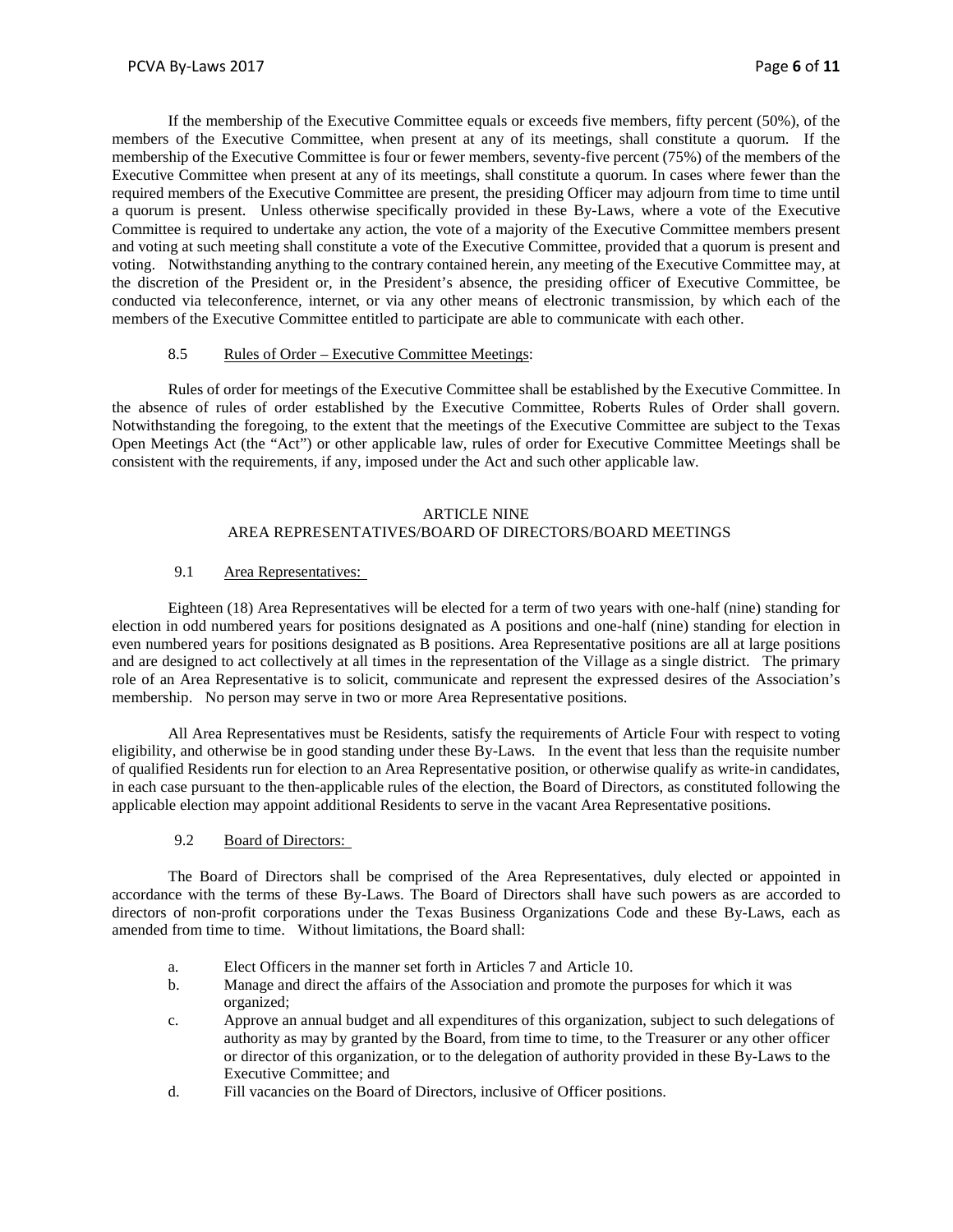## 9.3 Regular Meetings of the Board of Directors:

Each fiscal year, the then-current Board of Directors shall establish the situs, dates, and times for regular Board of Director meetings, which shall be held not less than quarterly, and shall be open to the Members. Notwithstanding the foregoing, the Board of Directors shall be entitled to adjourn into closed executive sessions in the event of matters involving attorney-client privilege, real estate contractual negotiations and discussions, consideration and discussion of the removal of any Director, and other matters for which entities that are subject to the Texas Open Meetings Act are permitted to conduct discussions within closed, executive sessions.

# 9.4 Special Meetings of the Board of Directors:

The President may, and upon petition of five Directors, shall, call a special meeting of the Board of Directors. The Secretary shall provide notice to the Directors and of such special meeting not less than five (5) days prior to the date established for such special meeting.

# 9.5 Voting/Quorum at Board Meetings:

Except as otherwise provided in these By-Laws or mandated by the Texas Business Organizations Code or as required under the Internal Revenue Code for organizations exempt from taxation under Section 501(c)(4) thereof, all Board action requires the approval of a majority of the Directors present and voting. All Board meetings require the presence of a quorum of the Directors, equal to a majority of the Directors, less the number of Directors that are not entitled to vote as a result of recusal due to actual or apparent conflict of interest, or applicable law.

## 9.6 Rules of Order - Board Meetings:

Rules of order for meetings of the Board of Directors shall be established by the Executive Committee. In the absence of rules of order established by the Executive Committee, Roberts Rules of Order shall govern. Notwithstanding the foregoing, to the extent that the meetings of the Board of Directors are subject to the Texas Open Meetings Act (the "Act") or other applicable law, rules of order for Executive Committee Meetings shall be consistent with the requirements, if any, imposed under the Act and such other applicable law.

## ARTICLE TEN **ELECTIONS**

#### 10.1 Election Date and Results:

Election of Area Representatives shall take place annually on the date, if any, specified by the Township for the election of representatives to serve on the governing boards of the associations of the various villages located within the Township, including, the Village, provided that the Township has agreed to publicize and conduct such elections and/or to pay for the expenses associated with the conduct and publicizing of such elections, or if such date is not specified by the Township or if the Township has not agreed to publicize and conduct such elections and/or pay for the expenses attendant to the same, such other date as the Executive Committee may establish from time to time. Notice shall be by publication in a newspaper of general circulation within The Woodlands, including the Village, on at least two (2) separate occasions within thirty (30) days prior to the election date.

Voting shall be by secret ballot. The applicable rules of the election shall be those then in use by the Township for the election of its directors, if the Township has agreed to publicize and conduct the election or pay for the same, as provided in the preceding paragraph; or such other rules, not in conflict with these Bylaws, as amended from time to time, as the Board of Directors may prescribe not less than ninety (90) days in advance of the election. Any Officer or Area Representative that is otherwise eligible under these By-Laws shall be eligible for reelection.

Candidates for Area Representative who receive the highest number of votes shall fill the available Area Representative positions in descending order of plurality of votes.

# 10.2 Write-In Candidates: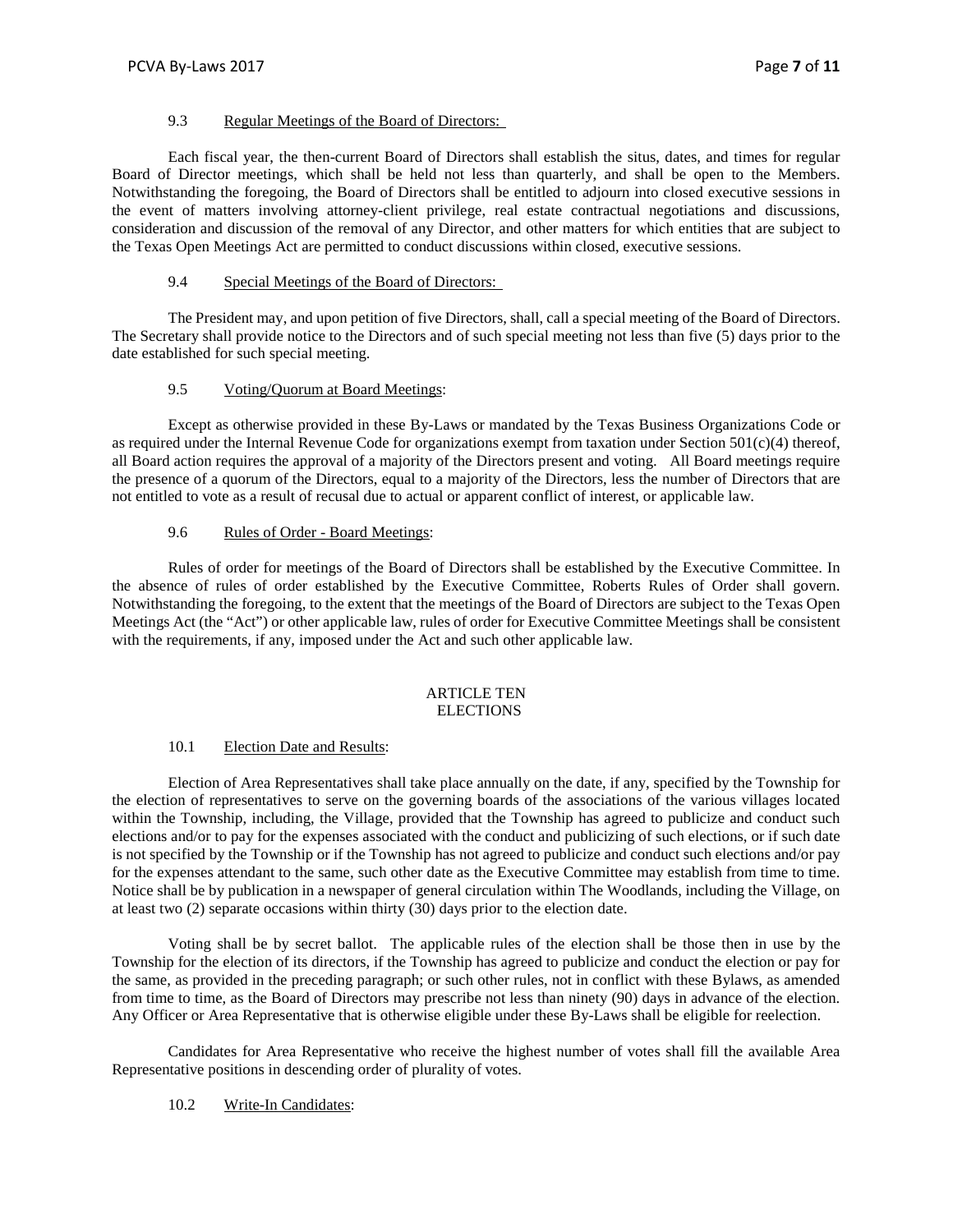Subject to the rules of the applicable election, as described in Section 10.1, any Area Representative position may be filled by a write-in candidate who receives a plurality of votes for said position, provided such person is duly qualified to hold office under the terms and provisions of these By-Laws.

#### 10.3 Election of Officers:

Officers for expiring positions, as describe in Article 7.2, shall be elected by the Board of Directors after seating the Area Representatives elected in the annual election. Officers shall be elected as an order of business in a quorum qualified board meeting. The Board of Directors shall formulate a slate of candidates for each open position and a simple majority of seated, present, and voting Directors, is required for election. If no candidate receives a majority of the votes casts, the slate will be reduced to the top two candidates receiving the most votes, and a new vote will be taken.

## ARTICLE ELEVEN REMOVAL/DISQUALIFICATION/RESIGNATION OF DIRECTORS

Any Director may resign from office for any reason, or may be removed from office for material breach of duties, including failure to actively attend Membership meetings, and/or, if such Director is a member of the Executive Committee, Executive Committee meetings, whenever the best interests of the Executive Committee and/or the Association shall be served by such removal. A Director shall automatically be removed from office if such Director is no longer a Resident or does not satisfy the voting requirements of Article Four (each such occurrence being referred to as an "Automatic Removal"). An Officer is automatically removed if they are no longer an Area Representative.

Any proposal for removal of an Director (other than an Automatic Removal, as described above, or a voluntary resignation) shall be presented to the Executive Committee for a vote at any duly called Executive Committee meeting and, upon a two-thirds (2/3) majority vote of the Executive Committee members present and voting, excluding the Director subject to removal action (the "Affected Director"), who shall not be entitled to vote in connection with the removal proposal, written notice of the proposed removal, specifying the reasons therefor, shall be mailed to the Director's last known address by regular mail and certified mail, return receipt requested. Such notice shall also advise the Director subject to the removal proposal (the "Affected Director") of his or her right to challenge such removal by sending written notice to a specified Officer at a specified address, of the Affected Director's intent to challenge such proposal, so that the same is received by the specified Officer within thirty (30) days of such notice. If the Affected Director timely provides written notice to the specified Officer of his or her decision to challenge the removal action, the proposal will be submitted to a duly called and noticed meeting of the Membership, in which the consideration of removal of the Affected Director is listed as an item subject to Membership approval. The Affected Director shall be entitled, at such Membership meeting, to show cause why he or she should not be removed from office.

After presentation of the Affected Director's statement and/or other evidence relating to the removal proposal, if any, and discussion by the Members, upon a two thirds (2/3) majority vote of the Members present and entitled to vote, the Director shall be removed from office for his or her remaining term. No Director that is the subject of a proposal for removal shall be entitled to vote in connection with the removal proposal.

In the event of an Automatic Removal, a voluntary resignation, or a removal proposal approved by the Executive Committee that is not timely challenged by the Affected Director, notice of such Automatic Removal, resignation, or removal shall be announced at the first duly called Executive Committee or Board of Director meeting following the occurrence of the same.

No Director removed under this Section shall have any legal recourse against the Association, the Directors, or the Members for any action taken in good faith under these By-Laws.

The Board of Directors may appoint a Member, otherwise eligible to serve in such capacity, to fill a vacancy created by removal, resignation, or Automatic Removal of a Director until the expiration of the term of the vacated position.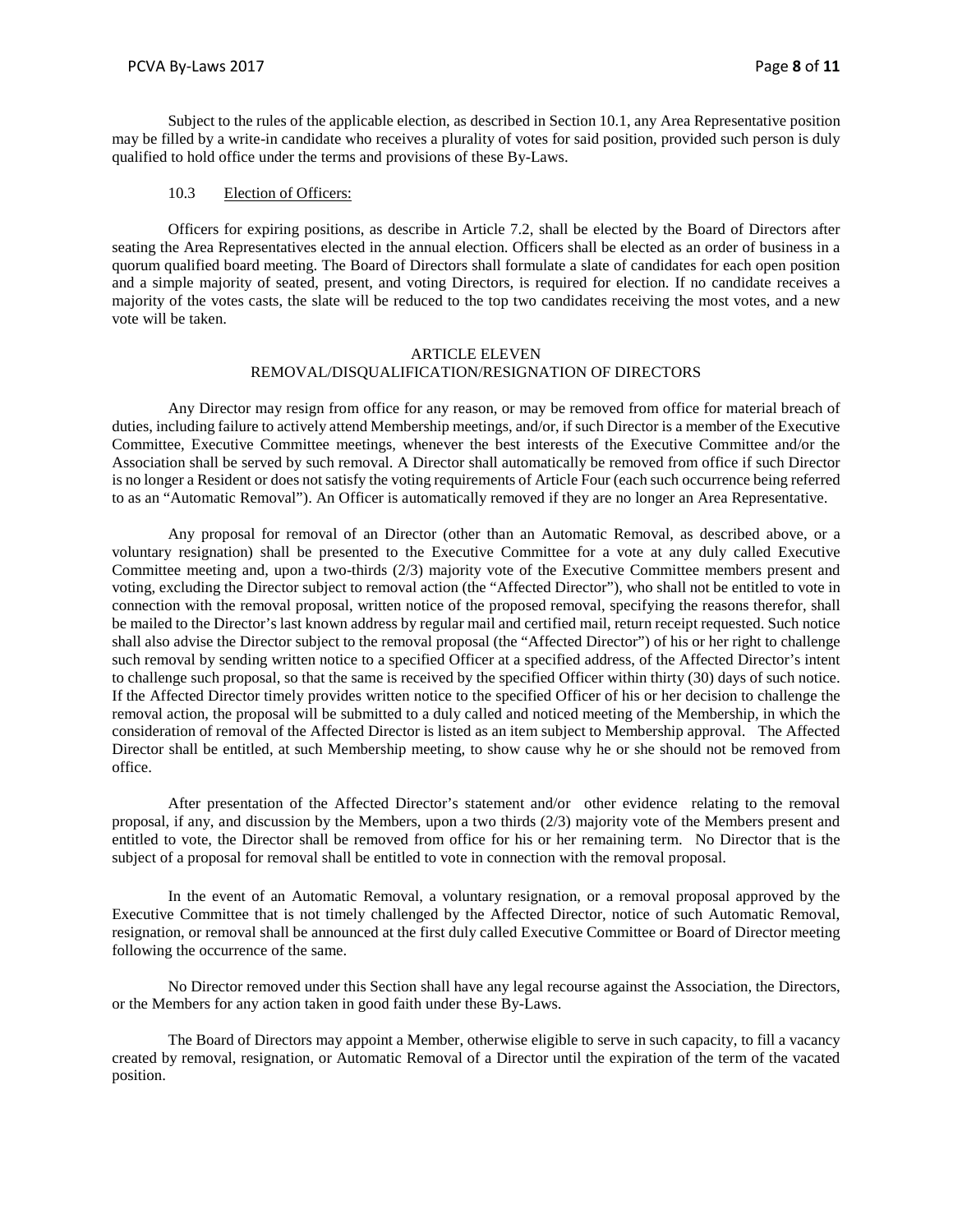#### ARTICLE TWELVE AMENDMENTS & REVIEW

### 12.1 Amendments:

Proposals that these By-Laws be amended, altered, or repealed in whole or part, may be presented at any duly called Board of Directors meeting of the Association. Upon majority vote of the Directors present at such meeting, the changes or amendments shall be effective; provided that, except in the case of resignation, removal, or Automatic Removal of a Director, pursuant to Article Eleven, no amendment that reduces the number of Directors shall be effective until the expiration of the current term of office of the Director or Directors whose directorship positions are affected by such reduction.

## 12.2 Review:

The Executive Committee shall appoint a committee to review and, if necessary, update these By-Laws no less often than each even-numbered year. Recommendations proposed by such committee shall be presented at, and subject to, the majority vote of the Members at a meeting duly called in accordance with Section 12.1.

#### ARTICLE THIRTEEN LIABILITIES/INDEMNIFICATION

#### 13.1 Limitations of Liability:

Nothing herein shall constitute Members or Directors of the Association as partners for any purpose. No Member, Director, agent or employee of the Association shall be liable for the acts or failure to act of any other Member, Director, agent or employee of the Association. No Member, Director, agent or employee shall be liable for his acts or failure to act under these By-Laws excepting only acts or omissions arising out of his/her willful malfeasance.

#### 13.2 Indemnification

The Association shall indemnify and hold harmless each person who is serving or has served as a Director, employee, or agent of the Association from and against any and all claims and liability, to which such person shall have become subject by reason of his or her having served in such capacity, or by reason of any action alleged to have been taken or omitted by such person in such capacity and shall reimburse each such person for all reasonable expenses, including, without limitation, all reasonable attorney's fees, incurred by such person in connection with any such claim or liability or threat thereof, provided that each of the following circumstances are present:

- (i) such person acted in good faith;
- (ii) in the case of a Director, such person reasonably believed that his or her actions were in the best interests of the Association or, in the case of any person that is not a Director, such person reasonably believed that his or her actions were not opposed to the best interests of the Association;
- (iii) such actions or omissions did not violate such person's duty of loyalty, if any, to the Association; and
- (iv) in the case of any criminal proceeding, such person had no reason to believe that such person had no reasonable cause to believe that such actions or inactions were unlawful.

Entitlement to indemnification under this Section 13.2 shall be determined in accordance with and is subject to the provisions of the Texas Business Organizations Code that relate to permissive indemnification, as amended from time to time.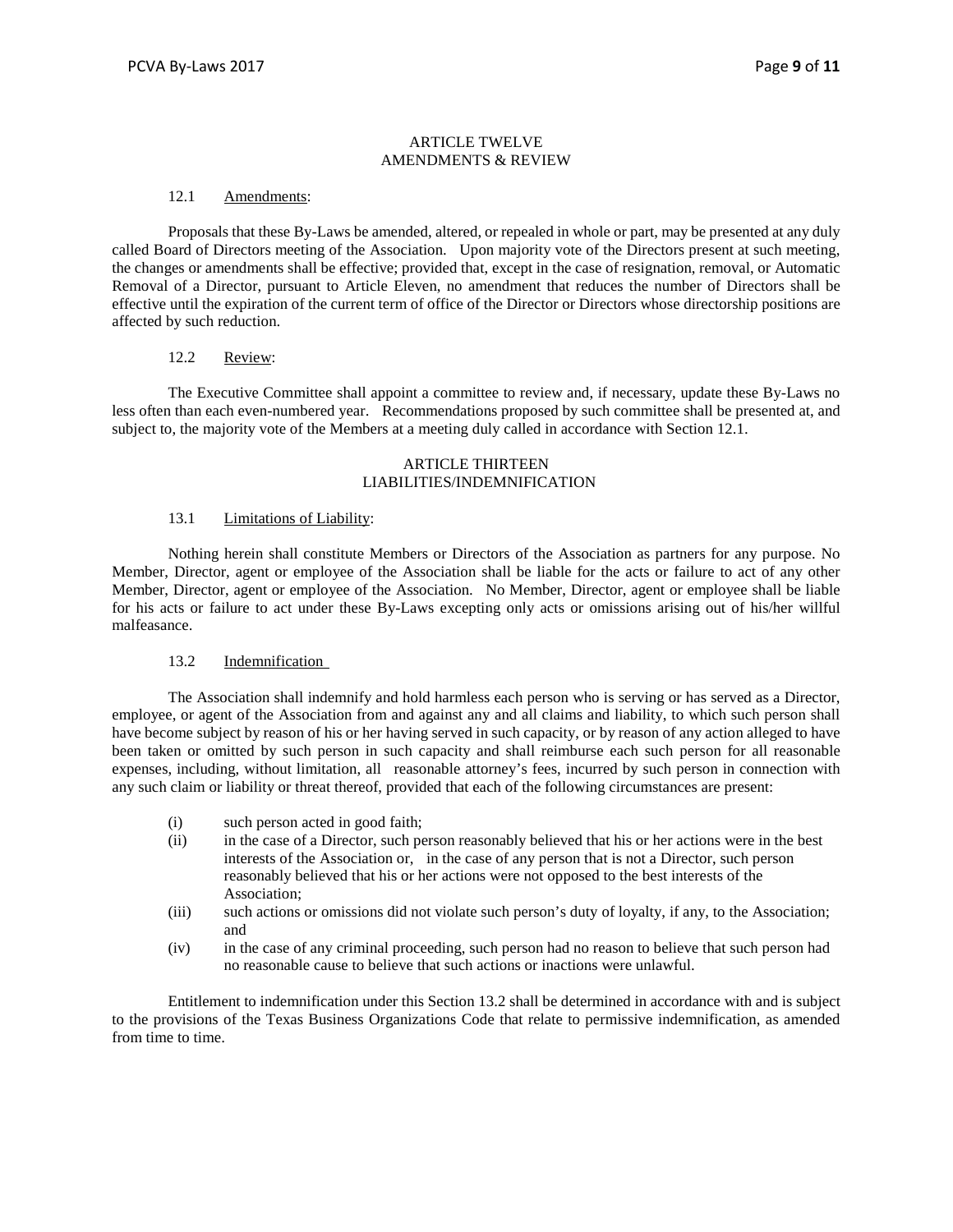## ARTICLE FOURTEEN FUNDS

## 14.1 Finances:

The Association is a non-profit organization. The Association shall use its funds only in furtherance of the objectives and purposes specified in these By-Laws and the Association's Certificate of Formation.

## 14.2 Bonding:

Persons entrusted with the handling of Association funds may be required, at the discretion of the Executive Committee, to furnish, at the Association's expense, a suitable fidelity bond.

### ARTICLE FIFTEEN DISSOLUTION

The Association may be dissolved by a two-thirds  $(2/3)$  vote of its total Members. Disposition of the assets of the Association upon dissolution shall be accomplished in the manner prescribed by the Association's Certificate of Formation.

### ARTICLE SIXTEEN BY-LAWS BINDING

These By-Laws shall be binding upon all Members of the Association.